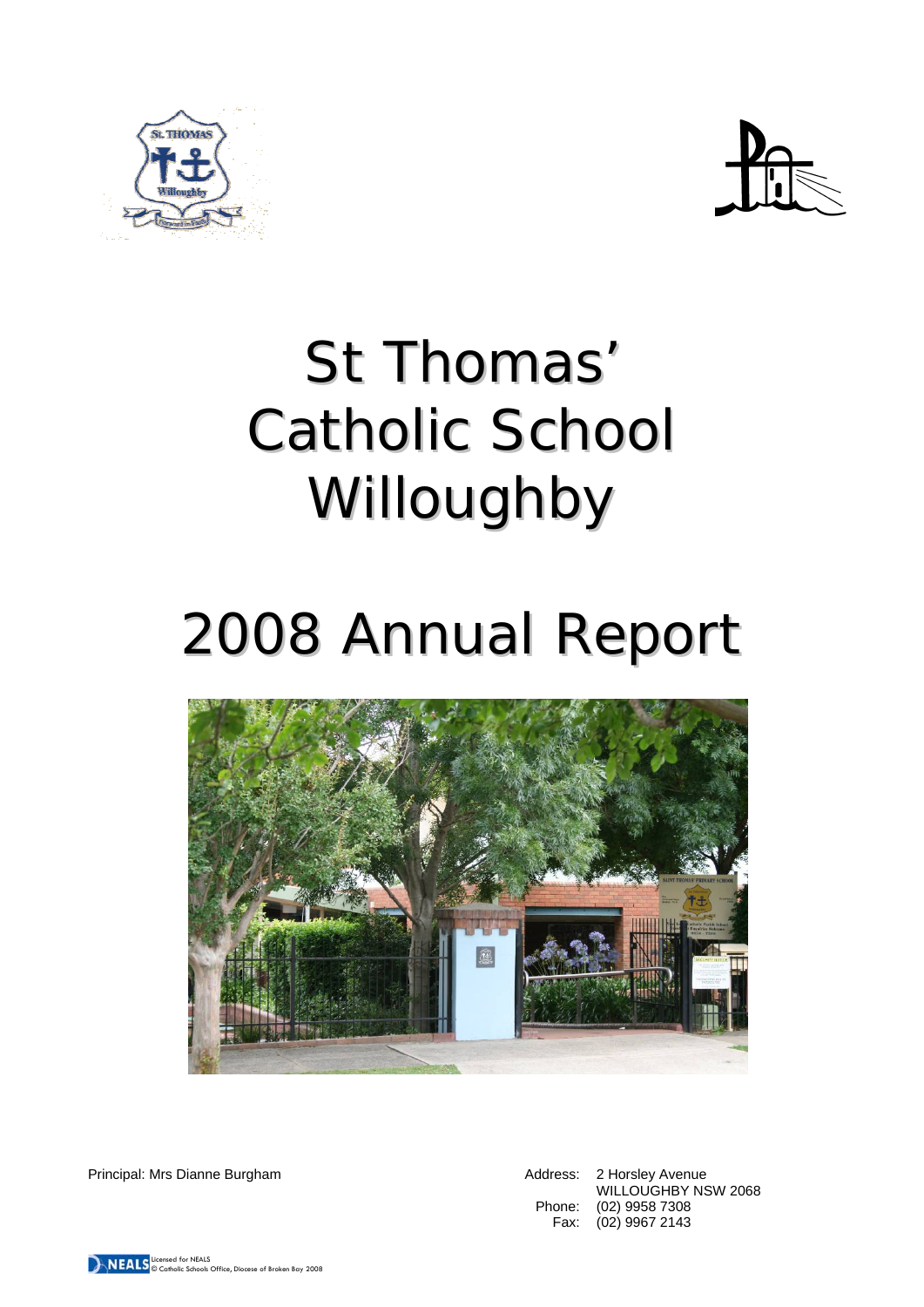

# **1. Message from Key Groups in Our School Community**

# **1.1 Message from the Principal**

It is with pleasure that I report on the 2008 school year at St Thomas' Catholic School. This year has been a full and rewarding one with continuing success in a range of areas. Successes in 2008 included excellent results in the National Assessment Program, third place in the Cluster Swimming Carnival, Diocesan representation in Cross Country Running and the installation of seven rain water tanks to help conserve water. As in the past we continue to endorse our commitment to educating and forming our students in Catholic discipleship and an outstanding feature of the school year was the willing participation of all members of the community in World Youth Day activities.

# **1.2 Message from the Parent Body**

The year 2008 was about building on the wonderful structural and financial legacy afforded us by the previous executive, being ever-cognisant of the fact that we are here for the children, and it is their education, wellbeing, and enjoyment that is what brings us together. We have had a very productive year when it comes to activity in and around the school and this was aimed at improving the environment in which our children are educated, thanks to the great success of our annual Art and Craft Show.

# **1.3 Message from the Student Body**

2008 was a year of many highlights for the students at St Thomas' Catholic School. Our school bands often played at school and parish gatherings including the Mothers' Day morning tea, the Fathers' Day breakfast, Open morning for pre-schoolers, and Grandparents' Day. We had lots of opportunities to represent the school, sometimes in sports teams and sometimes at civic ceremonies.

Other memorable highlights were the installation of our new playground equipment, the introduction of interactive whiteboards that make learning more interesting, the blessing of our new water tanks and having pilgrims for World Youth Day.



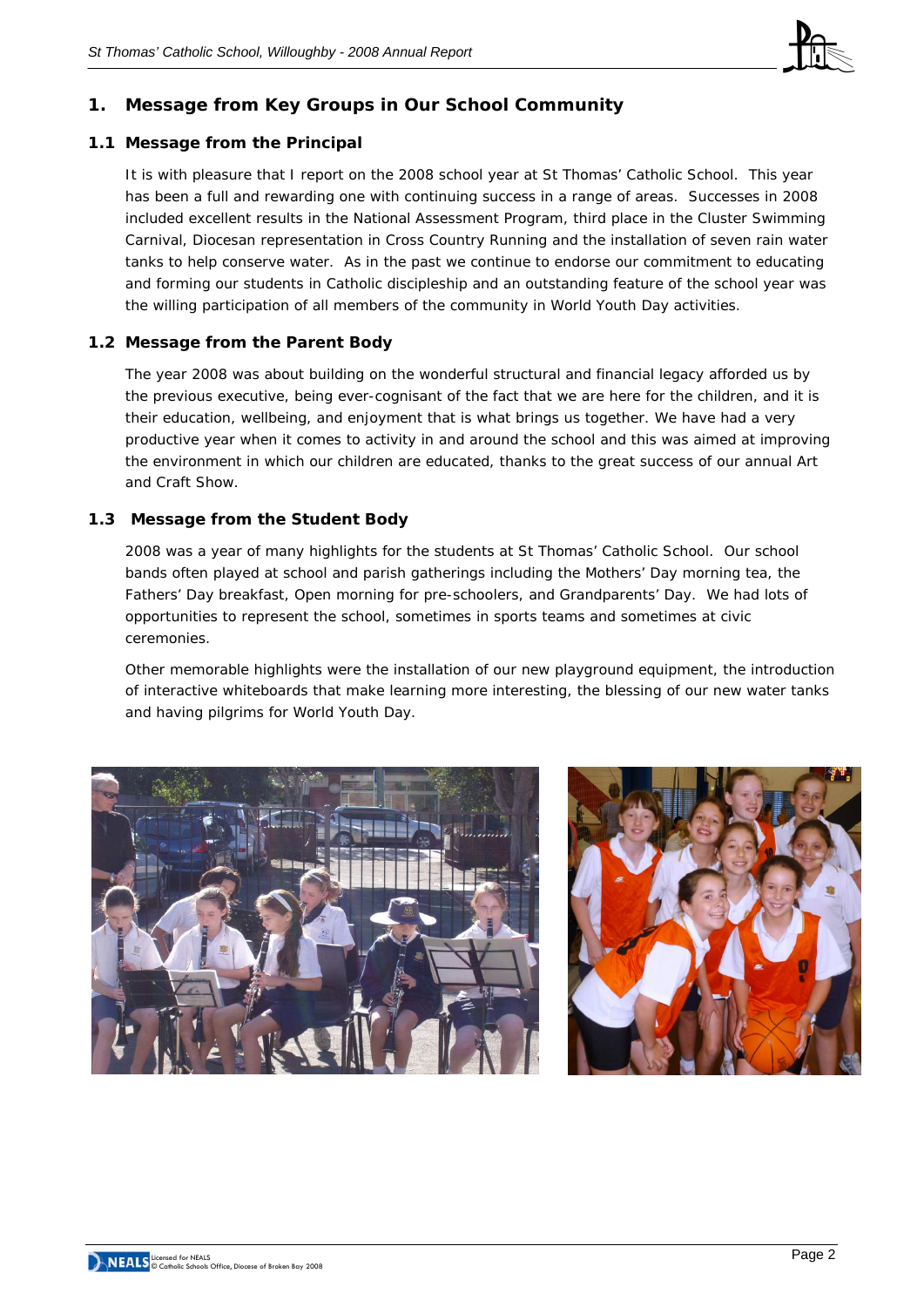

# **2. School Profile**

# **2.1 Introduction**

St Thomas' Catholic School is a co-educational primary school catering for students from Kindergarten to Year 6. It is situated on the lower North Shore of Sydney in the parish of Willoughby in the Diocese of Broken Bay. Students are drawn from the suburbs of Willoughby, Artarmon, Northbridge, Chatswood, Roseville, Naremburn, Middle Cove and Castlecrag.

The school enjoys a positive profile in the local community with a high demand for places. A comment often heard is that St Thomas' retains the feeling of a local village school despite the increasing numbers.



# **2.2 Student Profile**

The following information describes the student profile for 2008:

| Girls | Boys |    | LBOTE* Indigenous Total |     |
|-------|------|----|-------------------------|-----|
| 148   | 140  | 41 | ∩                       | 288 |

\*Language background other than English

#### **2.3 Enrolment Policy**

The Diocese of Broken Bay has established an [Enrolment Policy](http://www.cso.brokenbay.catholic.edu.au/resources/pdfs/Policy-Enrolment_Apr2006.pdf)† which is implemented by all systemic schools in the Diocese.

The implementation of this policy is monitored by the Catholic Schools Office.

†Copies of this policy and other policies in this report may be obtained from the Catholic Schools Office website at: <http://www.cso.brokenbay.catholic.edu.au/resources/index.html> or by contacting the Catholic Schools Office.

# **2.4 Staff Profile**

The NSW government requires that this report details the number of teachers in each of the following categories:

- a) have teaching qualifications from a higher education institution within Australia or as recognised within the National Office of Overseas Skills Recognition (AEI-NOOSR) guidelines
- b) have qualifications as a graduate from a higher education institution within Australia or one recognised within the AEI-NOOSR guidelines but lack formal teacher education qualifications
- c) do not have qualifications as described in (a) or (b) but have relevant successful teaching experience or appropriate knowledge relevant to the teaching context. Such teachers must have been employed: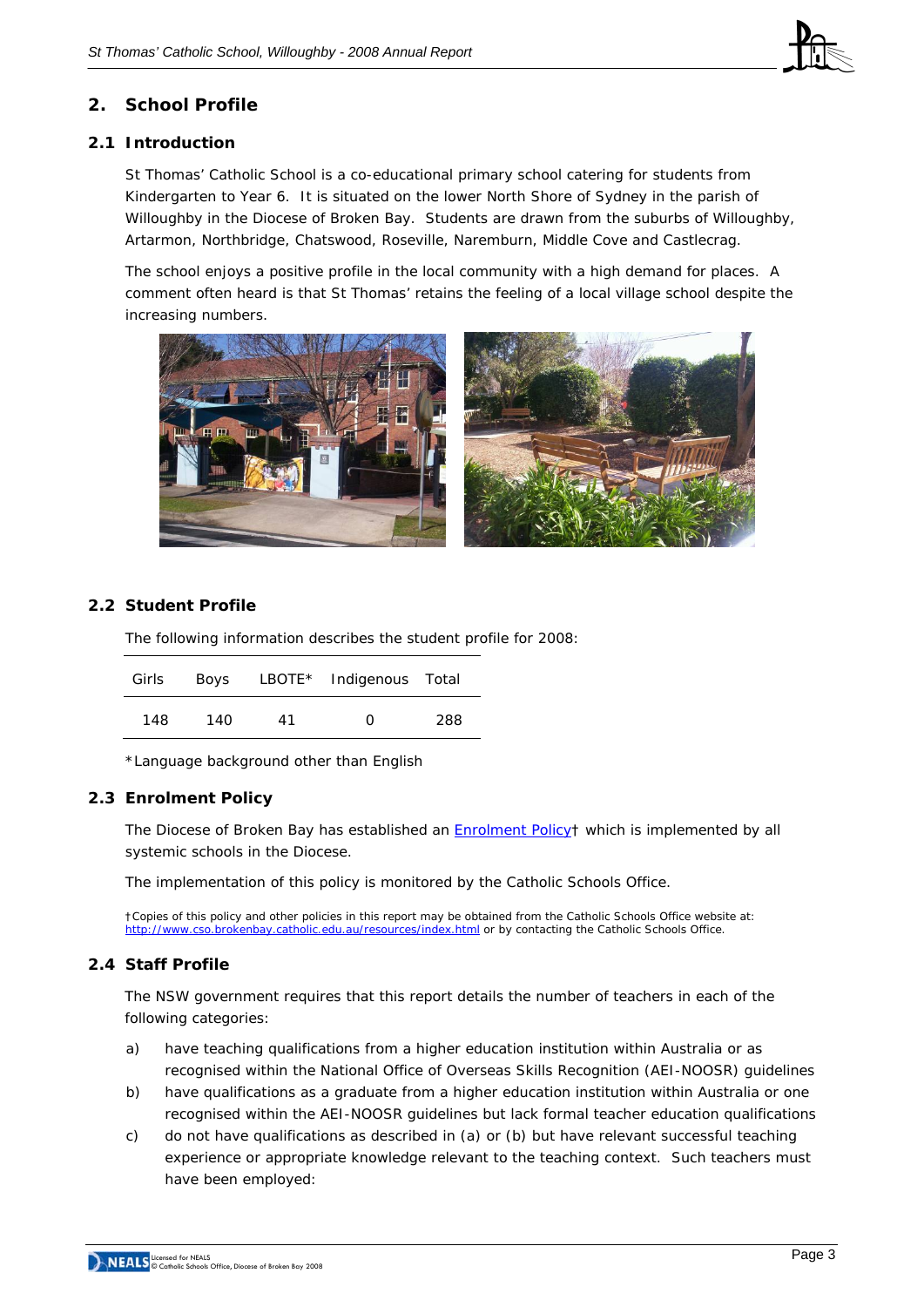

- to 'teach' in NSW before 1 October 2004 (either on a permanent, casual or temporary basis), and
- as a 'teacher' during the last five (5) years in a permanent, casual or temporary capacity.

| a  | n   | C | Total |
|----|-----|---|-------|
| 17 | . . |   | 18    |

# **2.5 Teacher Attendance and Retention Rates**

The average teacher attendance rate during 2008 was 95.9%. This figure does not include teachers on planned leave.

The teacher retention rate from 2007 to 2008 was 80.0%.

#### **2.6 Teacher Satisfaction**

Staff commitment was highlighted by voluntary support of World Youth Day. A strong sense of collegiality was evident and staff participation in and evaluation of professional learning indicated a high degree of satisfaction*.*

#### **2.7 Student Attendance**

The average student attendance rate for 2008 was 94%.

# **2.8 Student Satisfaction**

The positive atmosphere in the school and the energetic involvement of student leaders in the life of the school are an indication of the high degree of satisfaction.

Senior students value the opportunities they have to lead Friday assemblies, to organise lunchtime fundraising for mission week, provide support and leadership to other students through the Buddy system and participate in sporting activities.

They appreciate extra curricular experiences including Year 6 Camp, and excursions to the local area.

Students look forward to their involvement in the annual Art and Craft Show where class artwork is highlighted and commended.

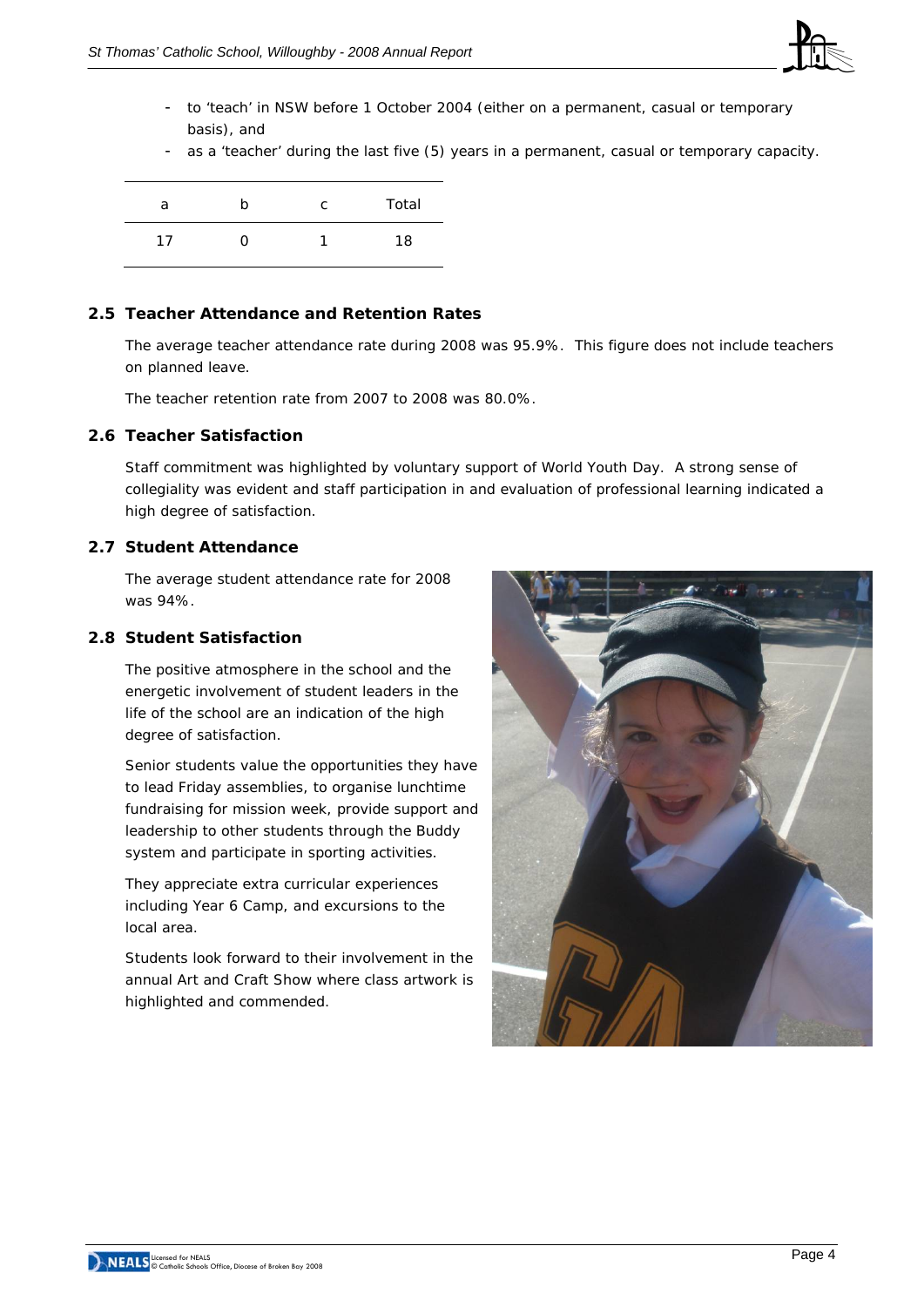

# **3. Catholic Life and Mission**

# **3.1 Catholic Heritage**

St Thomas' Catholic School commenced in 1928 when the Sisters of St Joseph from Mount Street, North Sydney were invited to staff the new school in Horsley Avenue.

The Sisters of St Joseph continued to be a presence in the school and the parish until 1979, and their charism has endured throughout the years with St Thomas' Catholic School renowned for the pastoral care and sense of hospitality which exists within the school community.

In 2005 the Missionaries of the Sacred Heart moved into the parish and established a Formation House in the former convent in High Street. This brought a renewed energy and has enhanced the strong partnership between school and parish.

# **3.2 Religious Life of the School**

The community gathered to celebrate on many occasions throughout the 2008 school year. These included whole school masses to celebrate special days, classroom masses, and liturgies of the word.



On a number of occasions throughout the year a class took responsibility for participating in a special way in the 9.30am Sunday parish mass. This was followed by a shared morning tea provided by the parents of that class.

The school prayer is recited each week at the Monday morning assembly, fortnightly assemblies and during class prayers. The National Anthem is also sung at all school assemblies.

# **3.3 The School in the Life of the Parish and the Diocese**

The close relationship between the school and the parish is evidenced on the many occasions when school families and parish families collaborate in sharing resources and facilities, work together on outreach projects and gather to celebrate together. The joyful preparation and celebration of World Youth day in 2008 was a wonderful demonstration of the generous and loving relationship that exists. Staff and students attended the Diocesan Schools Mass, the Year 6 Cluster Mass and the Diocesan Mission mass.

#### **3.4 Catholic Worldview**

St Thomas' Catholic School applies a Catholic worldview to all aspects of school life and those outside the school. Throughout the year the community has been involved in mission and service activities which have included Project Compassion, St Vincent de Paul's Winter Appeal, parish outreach efforts to the community at Cobar, and clean up Australia.

# **3.5 Professional Learning in Catholic Life and Mission**



The Diocese of Broken Bay has established a policy on the Professional Requirements for the [Accreditation of Teachers of Religious Education](http://www.cso.brokenbay.catholic.edu.au/resources/pdfs/Policy-Rqs_Accrd_Tchrs_RE.pdf) which is implemented by all systemic schools in the Diocese.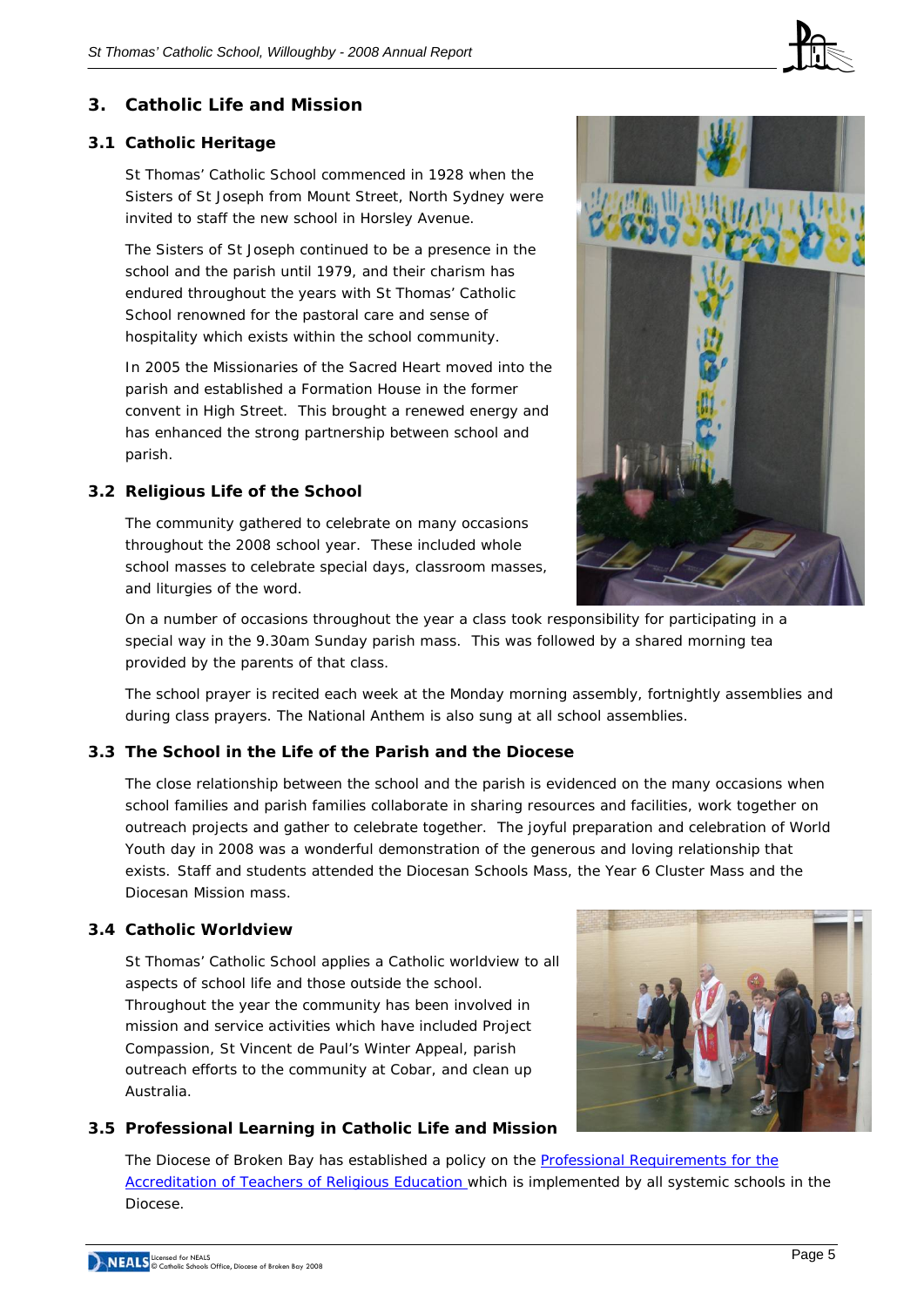

# **4. Pastoral Care**

# **4.1 Diocesan Policies**

The Diocese of Broken Bay has established [Pastoral Care](http://www.cso.brokenbay.catholic.edu.au/resources/pdfs/Policy-Pastoral_Care_Oct05.pdf) and [Student Discipline](http://www.cso.brokenbay.catholic.edu.au/resources/pdfs/Policy_-_Student_Discipline_Policy_Oct05.pdf) Policies which are implemented by all schools in the Diocese.

The implementation of these policies is monitored by the Catholic Schools Office.

# **4.2 School Implementation of Diocesan Policy**

Diocesan policies on Pastoral Care, Anti-Bullying and Anti-Harassment underpin all attention and responses to pastoral care issues at St Thomas'. In 2008 the school adopted a whole school approach to bring about positive behaviour using the Positive Behaviour for Learning (PBL) program. This was introduced and supported by the Education Officer-Behaviour Management from the Catholic Schools Office.

# **4.3 Pastoral Care of Families**

A number of formal and informal structures exist to support families within the school community. In 2008 these included:

- access to student counselling
- co-ordination of practical community support through the Parents' and Friends' Pastoral Care Co-ordinator
- advice and referral to other support agencies such as Centacare
- buddy system to support new students to the school
- class parent support system.

# **4.4 Resolving Issues**

The Diocese of Broken Bay has established a Complaints Handling [Policy](http://www.cso.brokenbay.catholic.edu.au/resources/pdfs/Policy-Complaints_Handling.pdf) which is implemented by all schools in the Diocese.

The implementation of this policy is monitored by the Catholic Schools Office.

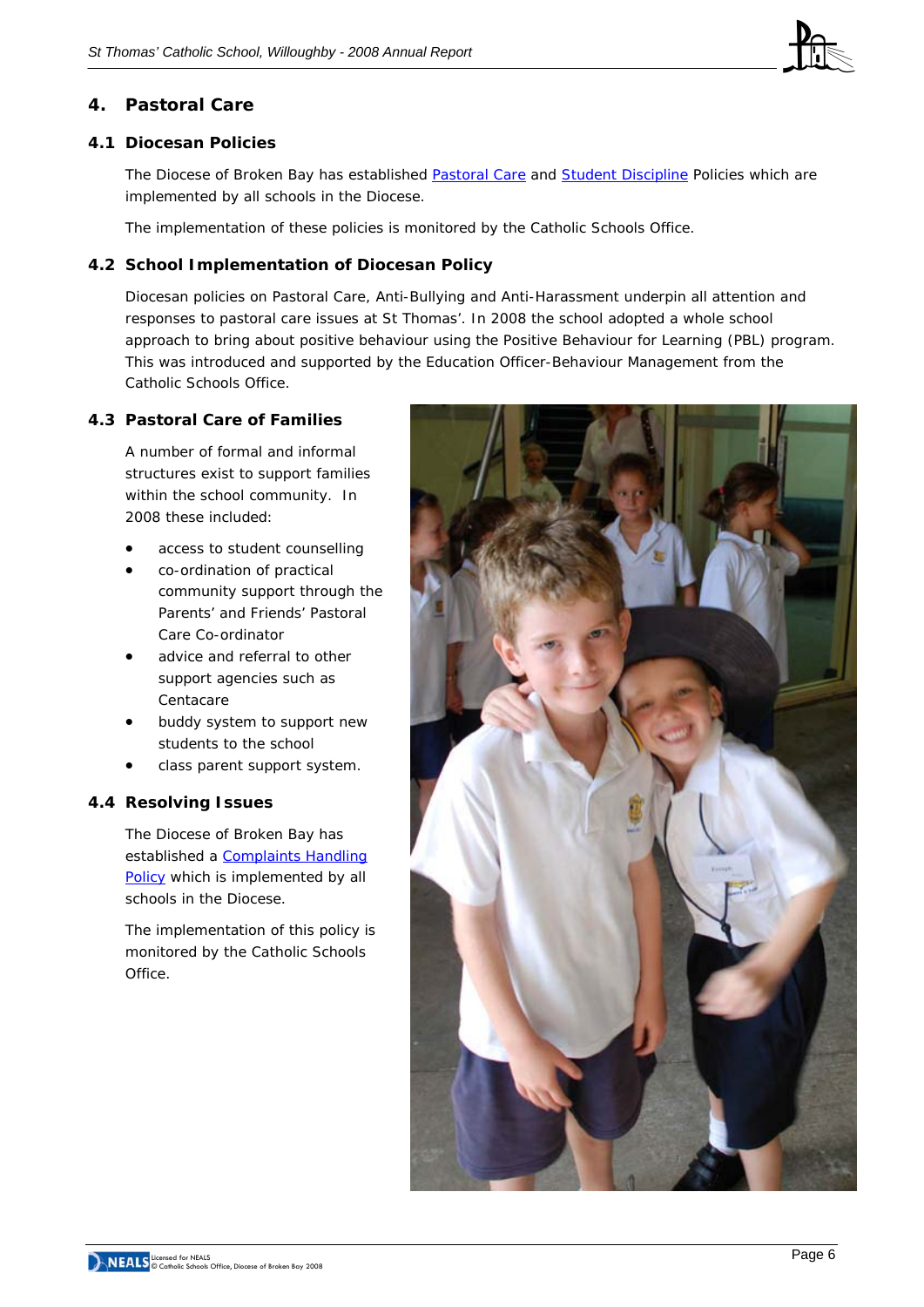![](_page_6_Picture_1.jpeg)

# **5. Excellence in Teaching and Learning**

# **5.1 Quality Teaching and Learning**

Staff members continually seek to develop and improve the delivery of curriculum at St Thomas' and in 2008 development focussed on maintaining and refining successful literacy and numeracy practices and on developing teacher understanding and use of technology to enhance learning*.* 

Visiting facilitators supported teachers in literacy and helped review the school literacy plan.

Staff attitudes and beliefs about mathematics were surveyed and discussed in preparation for ongoing support in mathematics.

Positive Behaviour for Learning was introduced to the school.

Provision was made for a one day a week teacher allocation to support ICLT, and training was provided in the use of interactive whiteboards.

![](_page_6_Picture_9.jpeg)

#### **5.2 Student Achievement**

2008 was the first year of the National Assessment Program – Literacy and Numeracy (NAPLAN). As a result of this new initiative, several points should be noted:

- A national minimum standard replaces the national benchmark of previous years.
- It is not possible in 2008 to provide comparisons with previous years' data.
- Students who were exempted from a test were deemed not to have met the national minimum standard.
- In the 2008 cohort, there were 44 students in Year 3 and 23 students in Year 5.

Detail on school performance is provided in the following tables where band distributions and percentages of students achieving the national minimum standard are outlined separately for Year 3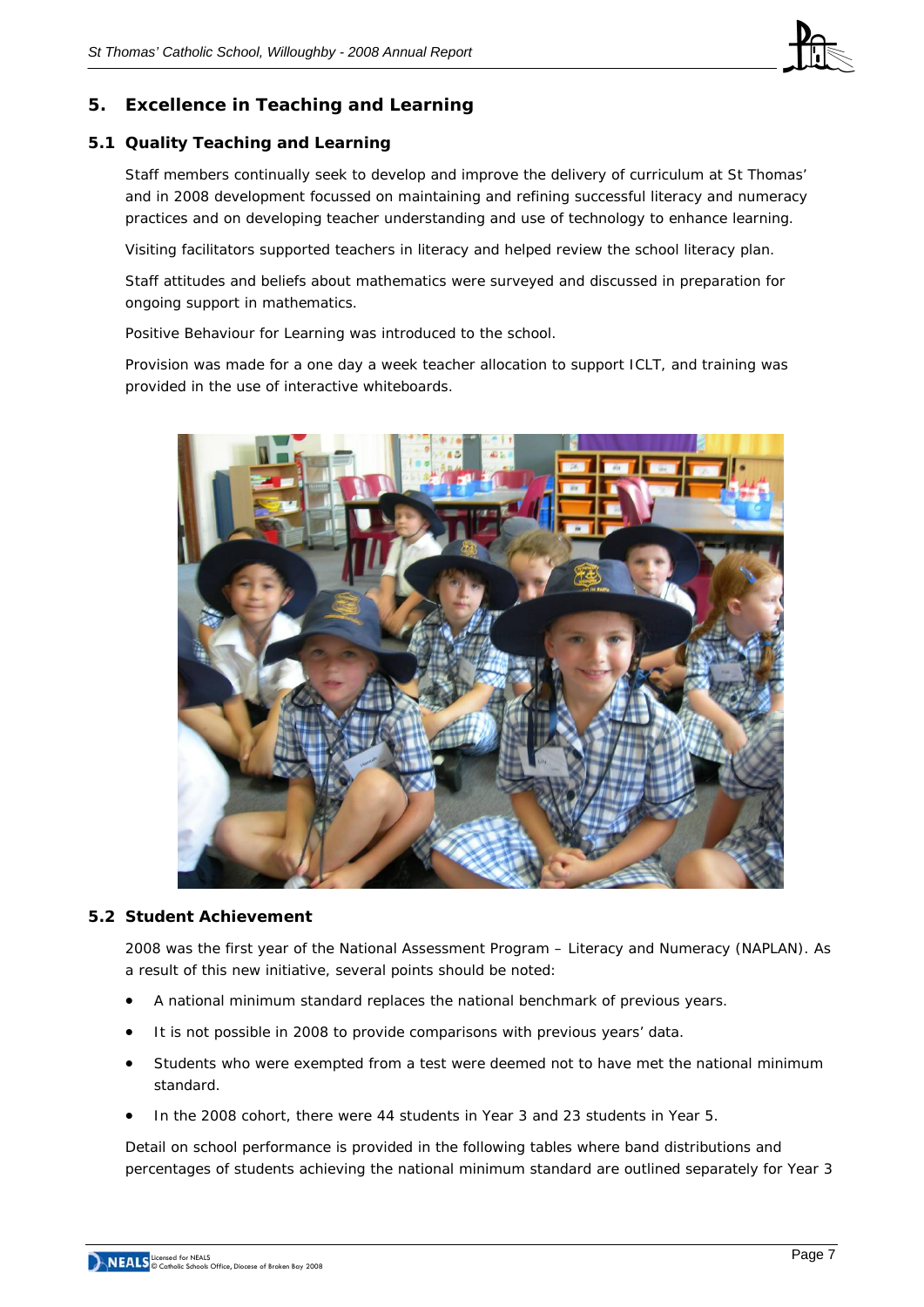![](_page_7_Picture_1.jpeg)

and Year 5. In Year 3, the highest band that a student can achieve is Band 6. In Year 5, the highest band that a student can achieve is Band 8.

|                                 |                 | <b>Band</b>    | <b>Band</b><br>$\mathbf{2}$ | <b>Band</b><br>3 | <b>Band</b><br>4 | <b>Band</b><br>5 | <b>Band</b><br>$6 (+)$ | % at or<br>above<br>national<br>minimum |
|---------------------------------|-----------------|----------------|-----------------------------|------------------|------------------|------------------|------------------------|-----------------------------------------|
| Reading                         | School          | 2              | $\Omega$                    |                  | 11               | 39               | 41                     | 95.5                                    |
|                                 | <b>National</b> | 6.1            | 12                          | 17.7             | 23               | 21.7             | 17.7                   | 92.1                                    |
| Writing                         | School          | 2              | $\Omega$                    | 9                | 7                | 45               | 36                     | 95.5                                    |
|                                 | National        | 2.9            | 6.5                         | 15.6             | 28.7             | 27.4             | 17.2                   | 95.4                                    |
| <b>Spelling</b>                 | School          | $\mathcal{P}$  | $\mathcal{P}$               |                  | 23               | 36               | 30                     | 95.5                                    |
|                                 | <b>National</b> | 5.9            | 10                          | 19               | 25.9             | 21.9             | 15.5                   | 92.4                                    |
| Grammar &<br><b>Punctuation</b> | School          | $\Omega$       | 5                           | 9                | 14               | 30               | 43                     | 100                                     |
|                                 | <b>National</b> | 6.6            | 10.7                        | 17.3             | 23.3             | 21.3             | 19.1                   | 91.7                                    |
| <b>Numeracy</b>                 | School          | $\overline{2}$ | $\mathcal{P}$               | 14               | 27               | 30               | 25                     | 98                                      |
|                                 | <b>National</b> | 3.3            | 10.9                        | 22.9             | 28               | 20.9             | 12.4                   | 95.0                                    |

| Year 3 band distributions and % of students at or above national minimum: |  |  |
|---------------------------------------------------------------------------|--|--|
|                                                                           |  |  |

Analysis of this data shows that in reading 80% of students at St Thomas' scored in the top two bands (Bands 7 and 8) as compared to 39.4% of students nationally; in writing 81% of St Thomas' students scored in the top two bands as compared to 44.6% of students nationally; in spelling 66% of St Thomas' students scored in the top two bands as compared to 37.4% of students nationally; in grammar and punctuation 73% of St Thomas' students scored in the top two bands as compared to 40.4% of students nationally; and in numeracy 55% of St Thomas' students scored in the top two bands as compared to 33.3% of students nationally. All students achieved the national minimum or above in grammar and punctuation. 98% achieved the national minimum or above in numeracy, and 95.5% of students achieved the national minimum or above in reading, writing, and spelling.

|                                 |                 | Band 3<br>$\left( -\right)$ | Band 4   | Band 5 | Band 6 | Band 7 | Band 8<br>$(+)$ | % at or<br>above<br>national<br>minimum |
|---------------------------------|-----------------|-----------------------------|----------|--------|--------|--------|-----------------|-----------------------------------------|
| Reading                         | School          | $\Omega$                    | 4        | 17     | 52     | 9      | 17              | 100                                     |
|                                 | <b>National</b> | 7.5                         | 13.6     | 23.9   | 26     | 18.1   | 9.3             | 90.9                                    |
| Writing                         | School          | $\Omega$                    | $\Omega$ | O      | 43     | 43     | 13              | 100                                     |
|                                 | <b>National</b> | 5.9                         | 11.8     | 25.3   | 29.3   | 17.9   | 8.3             | 92.5                                    |
| <b>Spelling</b>                 | School          | $\Omega$                    | O        | 30     | 22     | 35     | 13              | 100                                     |
|                                 | <b>National</b> | 6.8                         | 12.8     | 24.9   | 28.2   | 18.2   | 7.6             | 91.7                                    |
| Grammar &<br><b>Punctuation</b> | School          | Ω                           | 4        | 13     | 26     | 22     | 35              | 100                                     |
|                                 | <b>National</b> | 6.6                         | 11       | 21.2   | 26.4   | 19.9   | 13.4            | 91.9                                    |
| <b>Numeracy</b>                 | School          | $\Omega$                    | 9        | 13     | 43     | 26     | 9               | 100                                     |
|                                 | <b>National</b> | 5.9                         | 17.4     | 28.9   | 25.7   | 13.9   | 6.6             | 92.6                                    |

| Year 5 band distributions and % of students at or above national minimum: |
|---------------------------------------------------------------------------|
|---------------------------------------------------------------------------|

Analysis of this data shows that in reading 78% of students at St Thomas' scored in the top three bands (Bands 6, 7 and 8) as compared to 53.4% of students nationally; in writing 100% of St Thomas' students scored in the top three bands as compared to 55.5% of students nationally; in spelling 70% of St Thomas' students scored in the top two bands as compared to 54% of students nationally; in grammar and punctuation 83% of St Thomas' students scored in the top three bands as compared to 59.7% of students nationally; and in numeracy 78% of St Thomas' students scored in the top three bands as compared to 46.2% of students nationally. All students achieved the national minimum or above in all areas tested.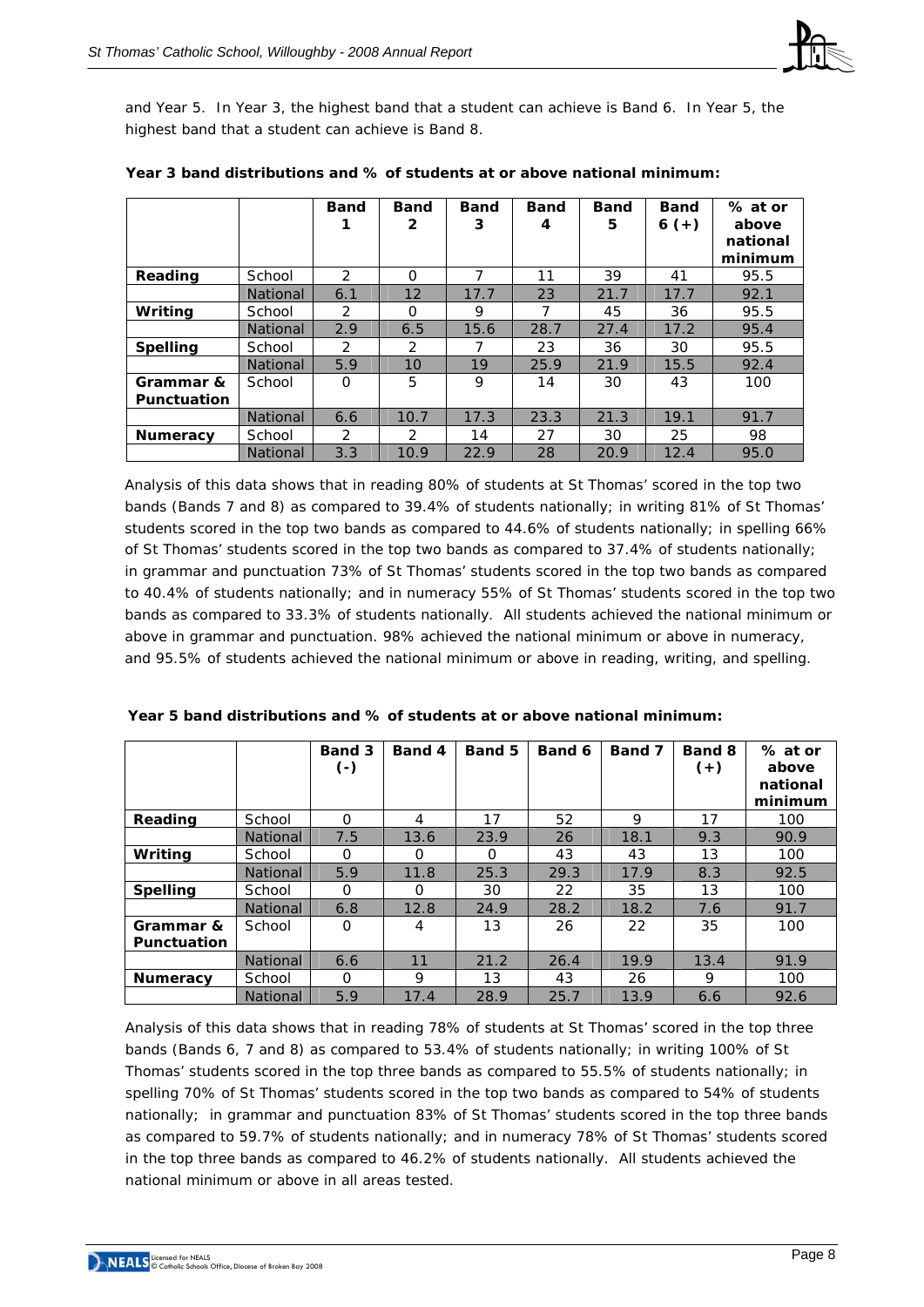![](_page_8_Picture_1.jpeg)

#### **5.3 Extracurricular Activities**

Teaching and learning at St Thomas' is supported by a number of outside the classroom events. These include debating, and public speaking, sporting events, and a variety of school based lunchtime clubs including infant games, gymnastics, choir, and chess.

#### **5.4 Professional Learning**

During 2008 staff members participated in a wide range of professional learning opportunities to address both individual and school needs. Throughout the year a number of new scheme teachers were mentored by experienced staff. All staff attended CPR and emergency care training.

Staff professional learning meetings focussed on a number of areas including mathematics, literacy Special Education, OHS, Child Protection, Workplace Bullying, Positive Behaviour for Learning and the introduction to the use of interactive whiteboards.

Individual participation in a number of courses including TESOL, Musica Viva, library management, ICLT facilitators, religious education, and leadership.

The average expenditure on professional learning, per teacher, in 2008 was \$906.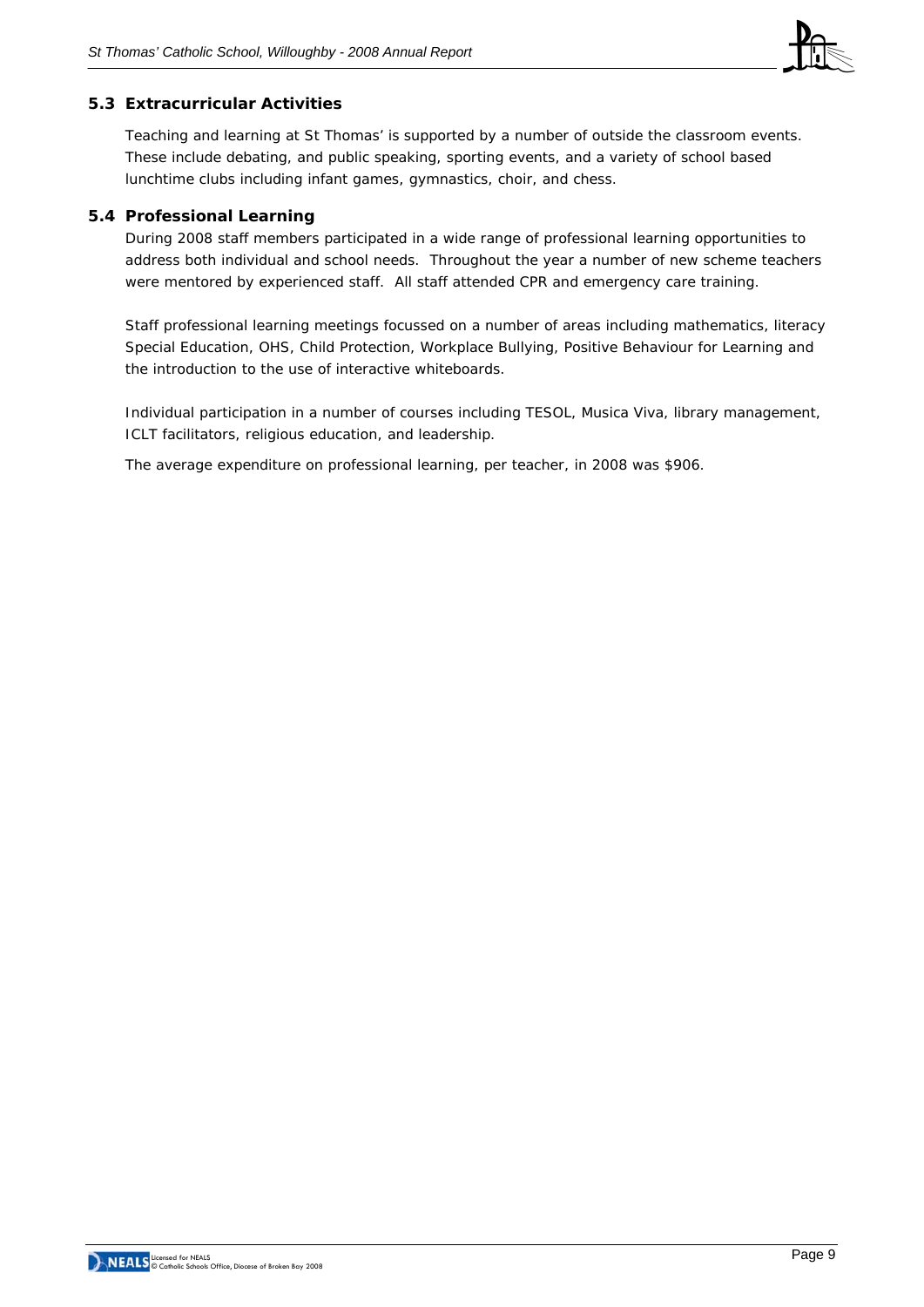![](_page_9_Picture_1.jpeg)

#### **6.1 2008 Priorities and Achievements**

Early in 2008 upgrading and restructuring of facilities was carried out to provide:

- space for a dedicated e-learning centre within the main school building in Room 5
- installation of new and safer play equipment in the forest area
- enhanced outdoor learning areas at the entrance to the school.

Professional development in mathematics led teachers to reflect on their current practice, and to review program documentation of mathematics.

Although preparations for World Youth Day were simultaneously energising and exhausting, it was a very worthwhile endeavour which built enduring community relationships.

Work continued on archival systems with preparation of files for storage off-site.

Preparatory work on the school webpage was completed.

#### **6.2 2009 Priorities and Challenges**

Priorities for 2009 include:

- developing awareness of mission through the 'mini missionaries' group activities
- continuing to develop Religious education programming in line with other KLAs
- integrating technology, particularly interactive whiteboards, into the classroom curriculum, and concurrent professional development
- continuing development of mathematics based on data provided by NAPLAN and engagement of an outside facilitator.
- revising school numeracy plan
- embedding the school literacy plan
- continuing development of a whole school approach to Positive Behaviour for Learning
- developing capacity for leadership density in the school.

![](_page_9_Picture_21.jpeg)

![](_page_9_Picture_22.jpeg)

![](_page_9_Picture_23.jpeg)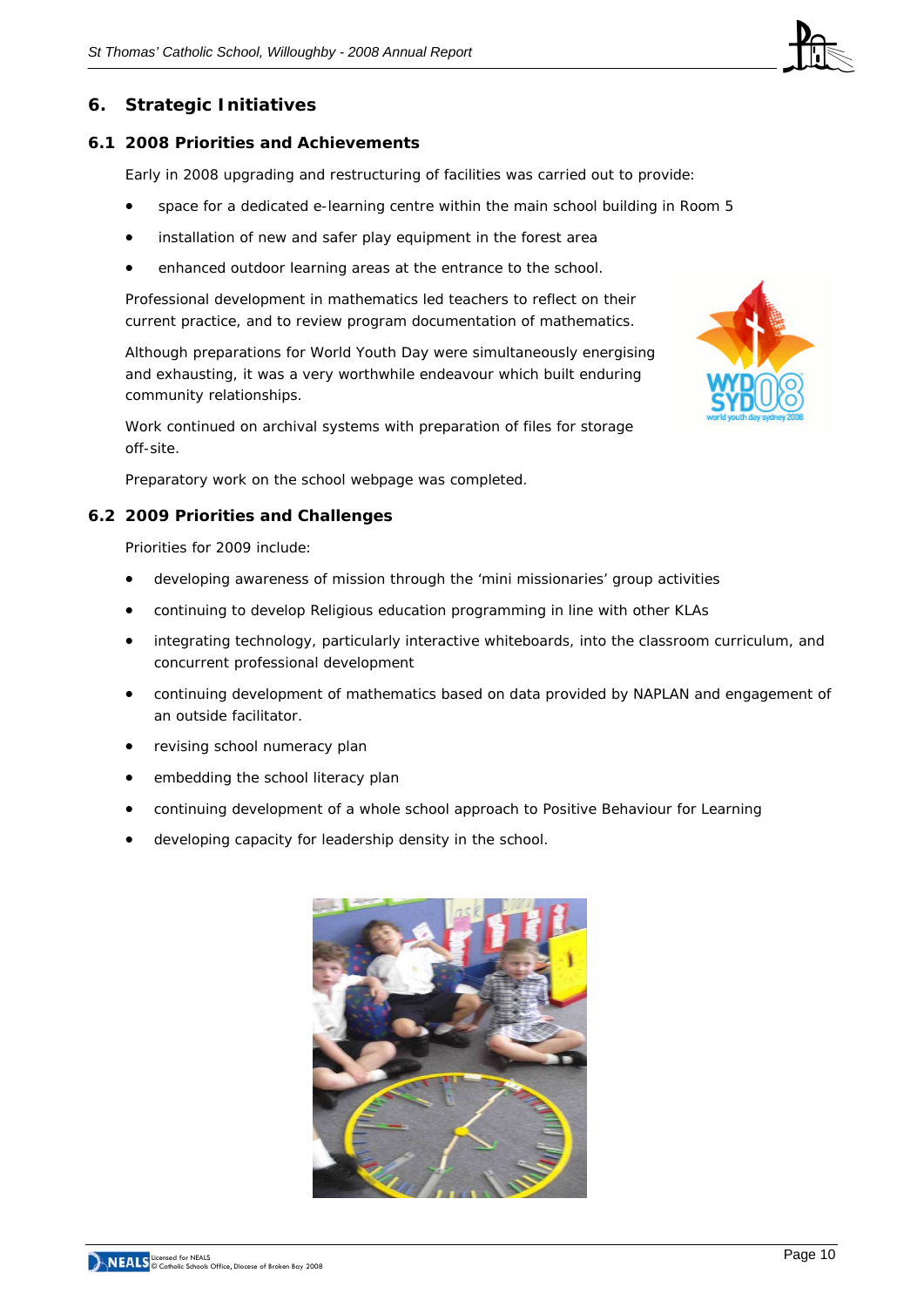![](_page_10_Picture_1.jpeg)

# **7. Parent Participation**

#### **7.1 Introduction**

The parent community has a strong identification and sense of ownership of the school and are willing volunteers in many aspects of school life. In 2008 parent participation in school life covered a broad range of activities including classroom support, resource administration, K-6 class social events, school social events such as the New Parent Dinner Dance, Art and Craft Show, community pastoral care and fundraising.

# **7.2 Parent Satisfaction**

St Thomas' has a tradition of strong parental support. Parents are welcome and valued as partners in the education of the children. The high involvement of parents in a variety of school activities is evidence of their satisfaction and commitment to the school.

Parents value the commitment of the staff to the pastoral care and learning needs of each child and the social interaction that the community affords.

![](_page_10_Picture_8.jpeg)

#### **Fathers' Day Breakfast**

**Grandparent's day** 

![](_page_10_Picture_11.jpeg)

**Open Classrooms during Book Week** 

![](_page_10_Picture_13.jpeg)